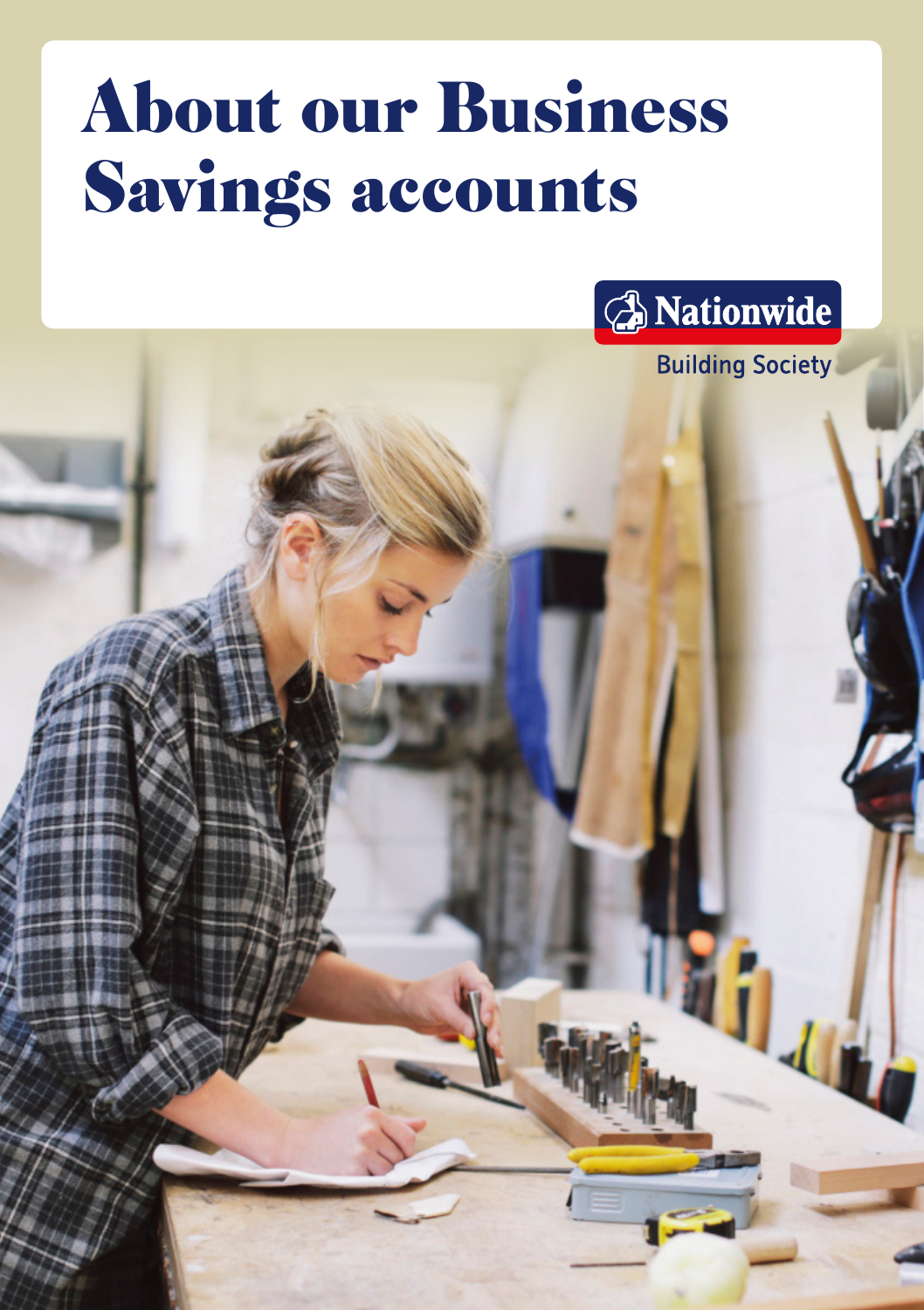# Why choose Nationwide?

As the world's largest building society, we've been helping people make the most of their personal savings for more than 130 years.

We could help you make the most of your business savings too.

### **The Nationwide difference**

Whether it's through the products and services we provide, the charities and causes we support or the communities we serve, we're always striving to do the right thing on behalf of our customers. And if you decide to save with us, here are just a few of the things you could benefit from too:

- **•** A choice of savings accounts that are available to a range of businesses and organisations, including the charitable and educational sectors.
- **•** Dedicated support for your business, with tailored service delivered by our UK-based telephone Business Savings team and Regional Relationship Managers.
- Strong credit ratings, making us one of the UK's strongest high street fnancial institutions.
- Regular statements that allow you to keep track of your savings giving you the ability to adjust and adapt, should your business goals change.

Plus, because we're a building society, we're free to reinvest more of our profits to improve the products and services we offer. In fact, we're already reinvesting 1% of our pre-tax profits for the benefit of our customers.

You can find out more about us including information on results and accounts at **[nationwide.co.uk/about](https://nationwide.co.uk/about)**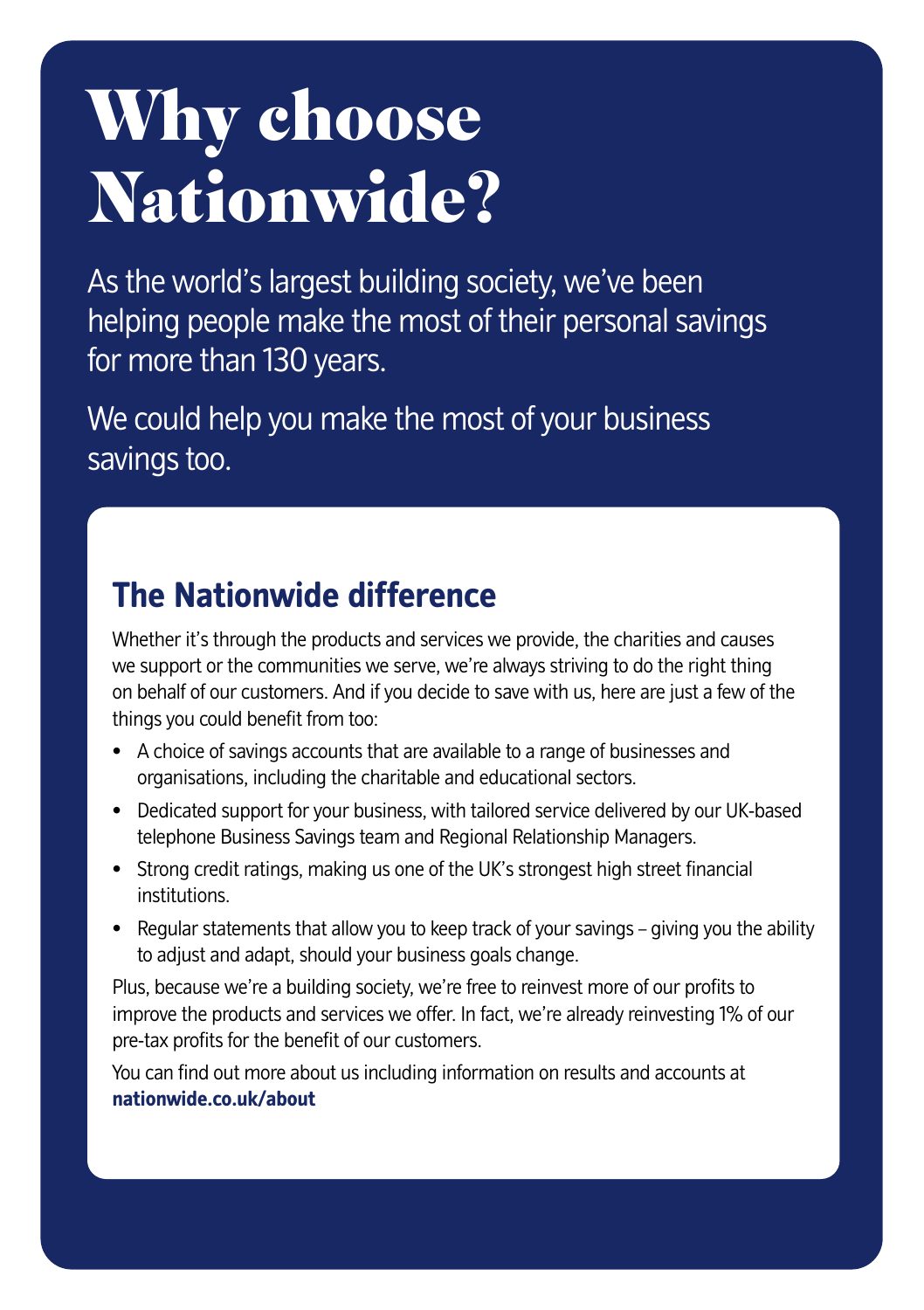## Accounts to fit your business needs

Depending on your needs and the size of your business you could apply for either a Business Saver or a Corporate Saver account. Here's a checklist to help you decide.

## Business Saver

Our Business Saver accounts could be perfect for you if your business:

- Has an annual turnover of less than £10 million.
- Is a UK based entity, for example a limited company, charity, club, sole trader or partnership.

### OR

## Corporate Saver

Our Corporate Saver accounts could be perfect for you if your business:

- Has an annual turnover of £10 million or above.
- Is a UK based entity, for example a limited company, charity or club.
- Could benefit from the dedicated support of a Relationship Manager, to help you flex your savings plans as and when you need to. Visit **[nationwidecommercial.co.uk/contact-us](https://nationwidecommercial.co.uk/contact-us)** to get in touch with one of our Regional Relationship Managers.

All our accounts are for your short and long term business savings needs. They are not suitable for use as a business current account or the day to day transactions of running a business.

You can apply online at **[nationwidecommercial.co.uk](https://nationwidecommercial.co.uk)** or call our Business Savings team on **0800 66 55 11**. We're here Monday to Friday from 9am to 5pm, except bank holidays.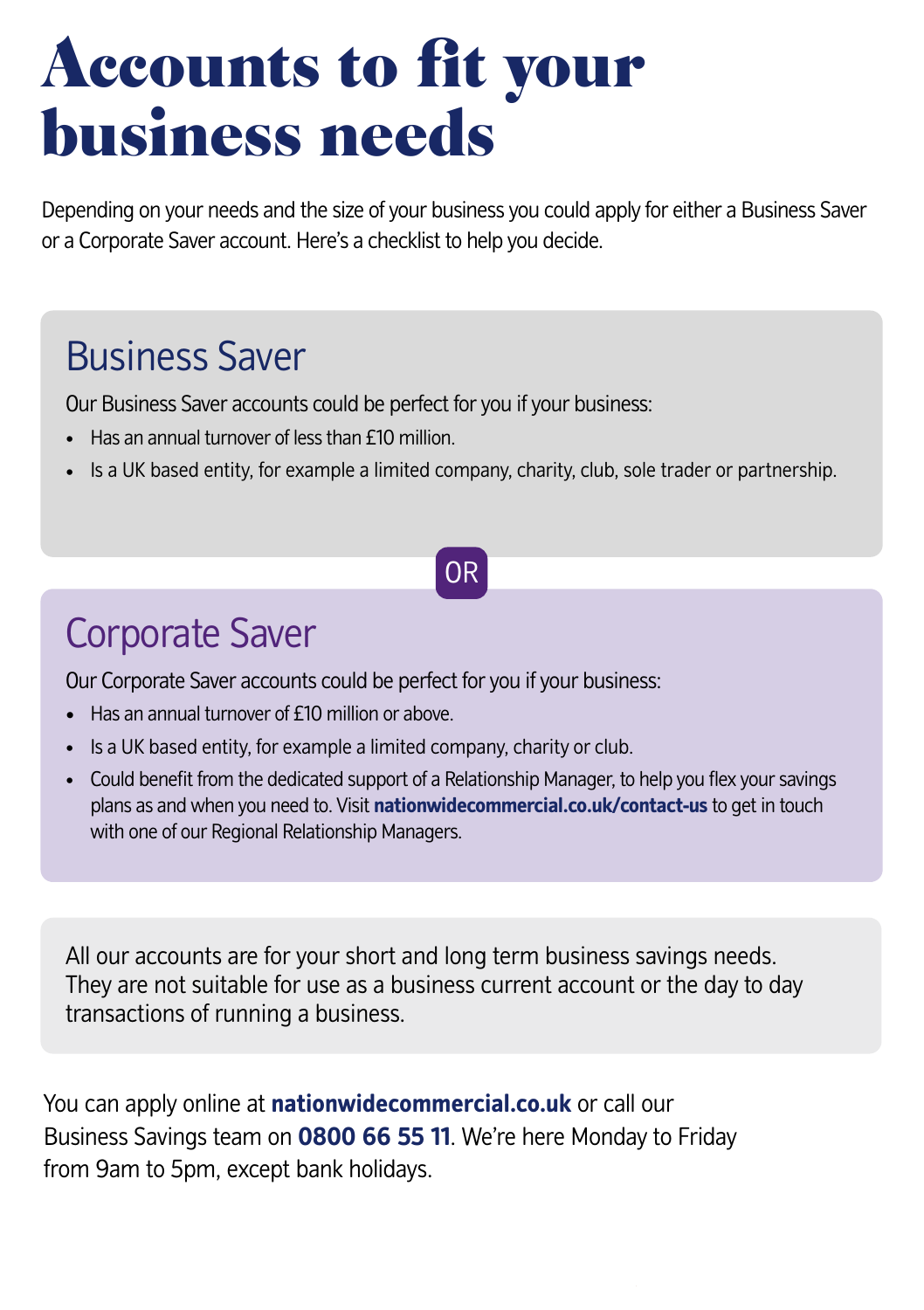## Our choice of accounts

We offer a choice of Instant, Notice and Fixed Rate accounts which are available to both Business and Corporate savers. You could choose one account or spread your savings over a number of accounts to make the most of both fexibility and rate.

#### Instant Access Accounts

- Earn a competitive rate of interest (variable).
- Business Savers can pay in as often as they like, with a minimum initial deposit of £5,000, up to a maximum balance of £10 million.
- Corporate Savers can pay in as often as they like, with a minimum initial deposit of £100,000 to earn interest, up to a maximum balance of £25 million.
- Choose to have your interest paid monthly or annually to this or another account.
- Take money out when you need to (with a minimum withdrawal of £500).

#### OR

#### Notice Accounts

- Earn a competitive rate of interest (variable) with our 35 or 95 Day Saver accounts.
- Business Savers can pay in as often as they like, with a minimum initial deposit of £5,000, up to a maximum balance of £10 million.
- Corporate Savers can pay in as often as they like, with a minimum initial deposit of £100,000 to earn interest, up to a maximum balance of £25 million.
- Choose to have your interest paid monthly or annually to this or another account.
- Take money out when you need to (with a minimum withdrawal of £500) or close the account with 35 or 95 days' notice.

OR

### Fixed Rate Accounts

- Lock your money away for a fixed rate in one of our 1 year, 18 month, 3 year or 5 year Fixed Rate Saver accounts.
- Business Savers can make a single deposit of between £5,000 and £10 million. You won't be able to make a withdrawal during the fixed rate period.
- Corporate Savers can make a single deposit of between £100,000 and £25 million. You won't be able to make a withdrawal during the fixed rate period.
- If the term of the account is 1 year or less, interest is calculated daily and paid upon maturity.
- If the term of the account is greater than 1 year, interest is calculated daily, capitalised annually and added to the account on the anniversary date.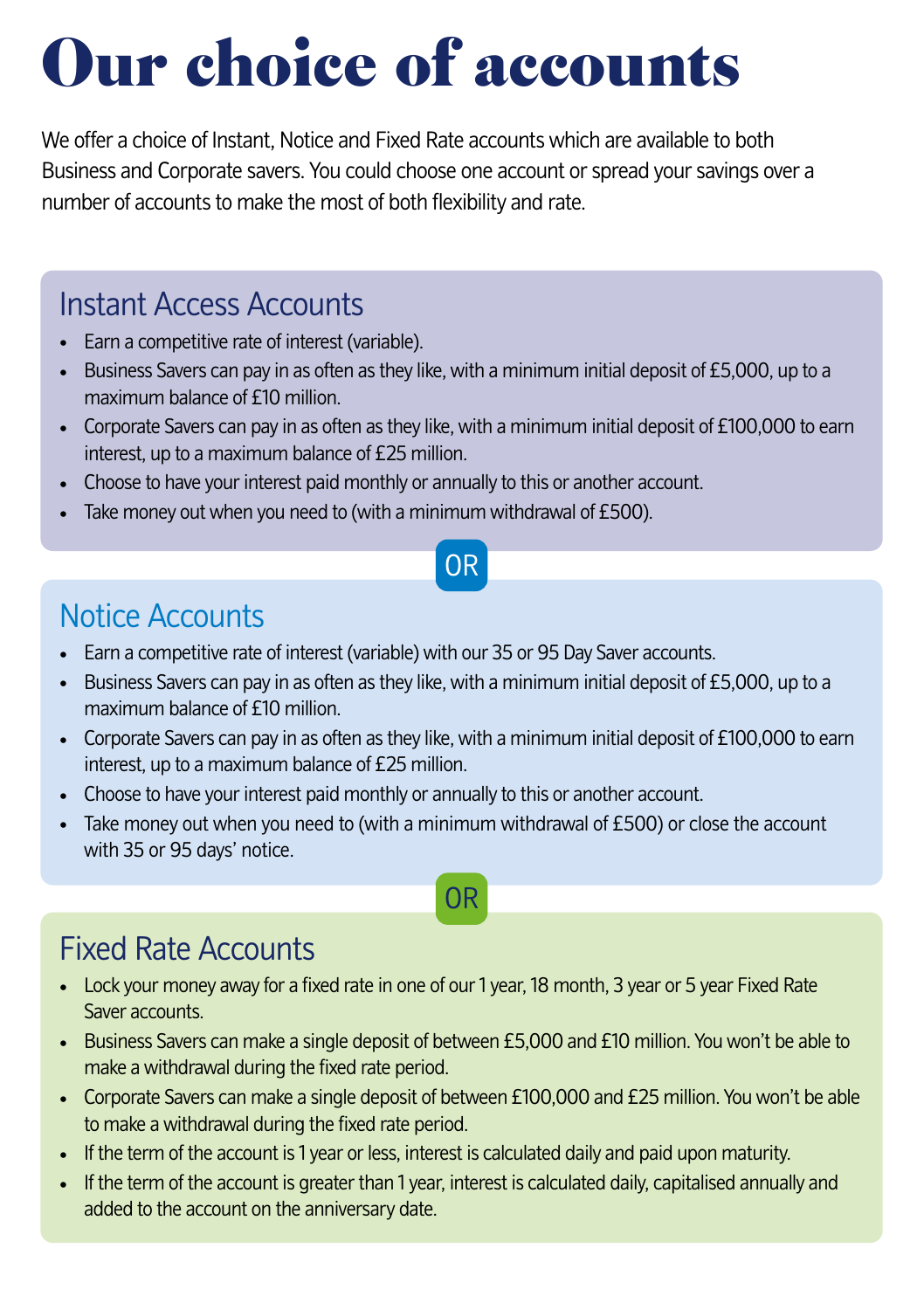# At a glance

- All our accounts are operated by post, fax or email.
- To pay money into an Instant Saver, 35 Day or 95 Day Saver account you can arrange a regular payment or pay in when you can. Just set up an electronic transfer, pay by BACS or send us a cheque.
- If you choose a Fixed Rate Saver account, you'll make a single deposit and earn a fixed rate of interest.
- Once your account or accounts are open we'll send you a welcome pack by email or in the post and full details of how to make the most of your new account(s).

If your business or organisation has a turnover of £10 million or more, you may want to book an appointment with one of our Relationship Managers who are dedicated to supporting the business savings needs of larger or more complex businesses.

Visit **[nationwidecommercial.co.uk/contact-us](https://nationwidecommercial.co.uk/contact-us)** for details.